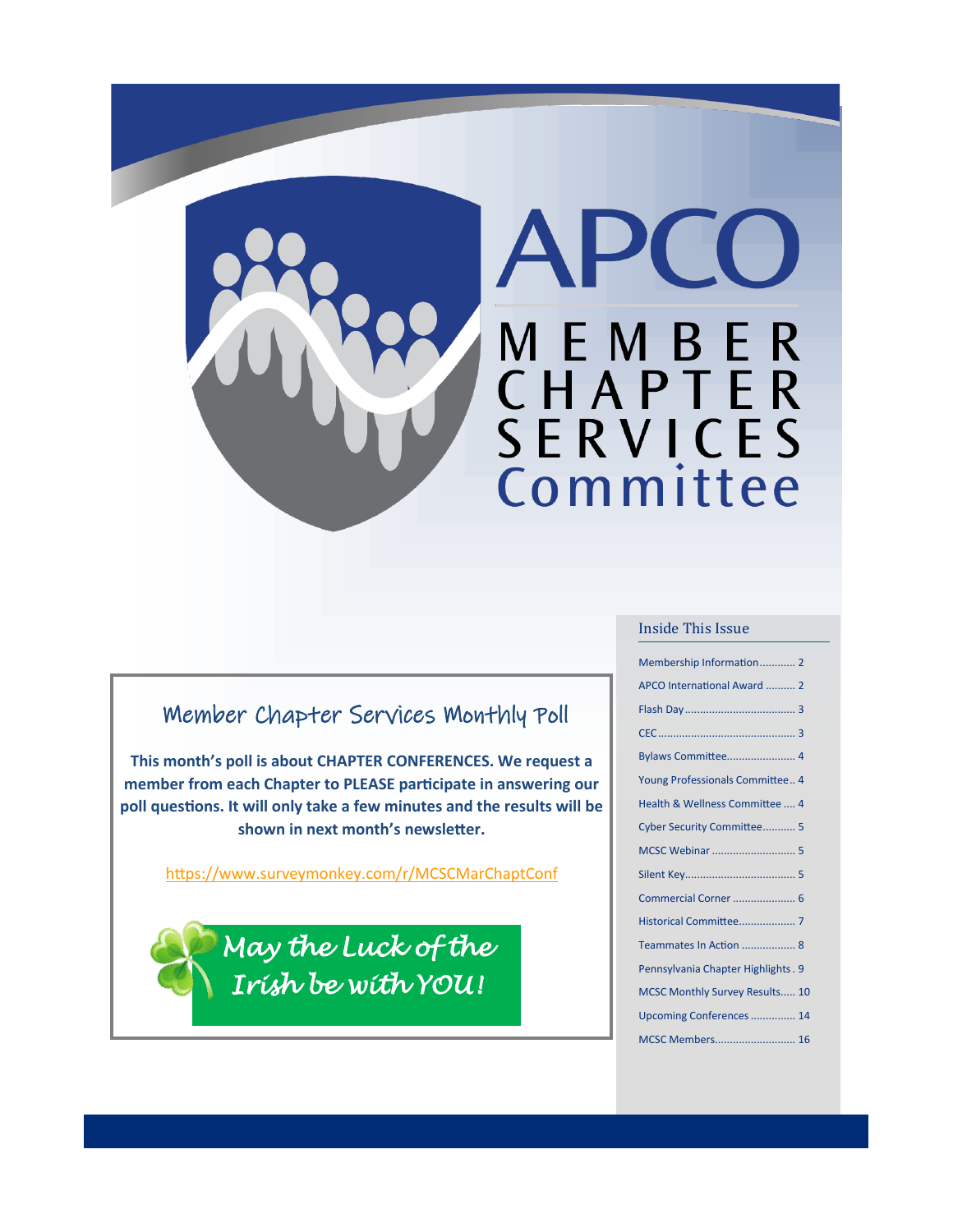

# **Membership Information**

| <b>Member Type</b>                    | 2/1/2021 | 2/1/2022 |
|---------------------------------------|----------|----------|
| <b>Associate Members</b>              | 1,933    | 1,749    |
| <b>Full Members</b>                   | 3,155    | 3,194    |
| <b>Full Group Members</b>             | 7,467    | 7,378    |
| <b>Online Group Members</b>           | 17,638   | 17,207   |
| <b>Commercial Members</b>             | 328      | 338      |
| <b>Commercial Group Members</b>       | 187      | 176      |
| <b>Total Number of Members</b>        | 30,708   | 30,042   |
| <b>Total Number of Group Agencies</b> | 1,118    | 1,238    |
| <b>Commercial Groups</b>              | 39       | 32       |

## **APCO Awards**

Nominations for APCO's Public Safety Communications Awards are open as of February 1, 2022.



Now is the time for you to start gathering documentation to write an award-winning nomination for your peers, management and technical staff. The Awards Committee is preparing to review the nominations to help APCO decide who should receive this year's Public Safety Awards for outstanding performance in 2021. Think about the shining stars that perform at a high level on a daily basis; those that worked a major incident that stretched your center, county or state; the IT person that works tirelessly to keep your systems running at all hours; the supervisor that goes above and beyond to reach all employees; or the manager that takes on a major project that comes together with few hiccups. The list of what superstar status looks like is endless! Begin preparing now to tell us all

about your super stars, then submit a nomination between February 1<sup>st</sup> and April 1<sup>st</sup>.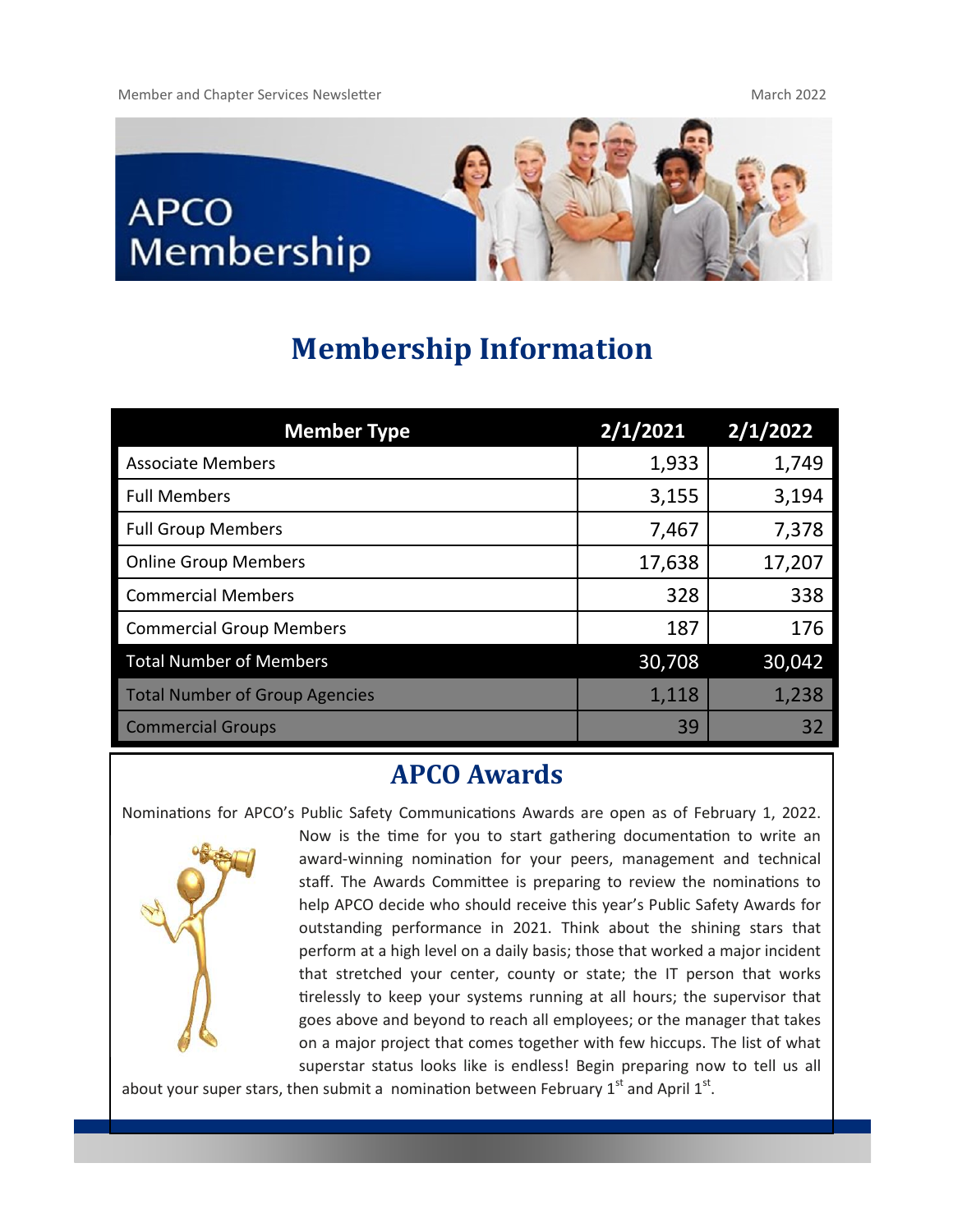# **Flash Day Is April 4!**



Registration for [APCO 2022 o](https://gcc02.safelinks.protection.outlook.com/?url=http%3A%2F%2Fwww.mmsend57.com%2Flink.cfm%3Fr%3DSP62lrsumAq8OOf1IrhaEA~~%26pe%3DYD4LeUWFo5fpzrHwfptViw295TAieZABSwNThY0dXCcVOjb-n4mTxdLyZf-mbP7iONzbV3vmXoctiDW7gp7dAw~~%26t%3DBShClvfnkKoshFtdWrJ1RA~~&data=04%)pens on Flash Day, **April 4**. For one day only, you can save \$100 on a full conference registration. Your membership must be in good standing by April 4 to get this deal!

#### **Conference & Exposition Committee**

Introducing the 2022 Conference & Expo Host Committee Chair...

The Conference & Exposition Committee would like to officially introduce you to the 2022 Host Committee Chair for this year's event being held in Anaheim, California. For those you don't already know her, and for those who would like to know a little bit more about her, we are pleased to provide you with a little background information. Maureen Will has been working in public safety for over 45 years. Currently she is the Communications Director for the Newtown Emergency Communications Center, in Newtown Connecticut, where she has been for the last 14 years. Prior to coming to Newtown she retired after 30 years as a Captain in the Brookfield Police Department overseeing Communications – Training and Records. Maureen was born and raised in Newtown, where she lives with her daughter, Katherine. She is a member of the APCO Atlantic Chapter, where she has held the positions of Secretary, First Vice-President, President, and Past President. She currently is the Chair of the APCO, International Bylaws Committee and is an RPL & CPE. In addition, Maureen is both a Senior and Life Member of the Association. APCO is a passion and commitment for Maureen and she enjoys learning from our history and our history makers. She is working with her team and APCO staff putting together another great conference and is looking forward to seeing you in Anaheim in August.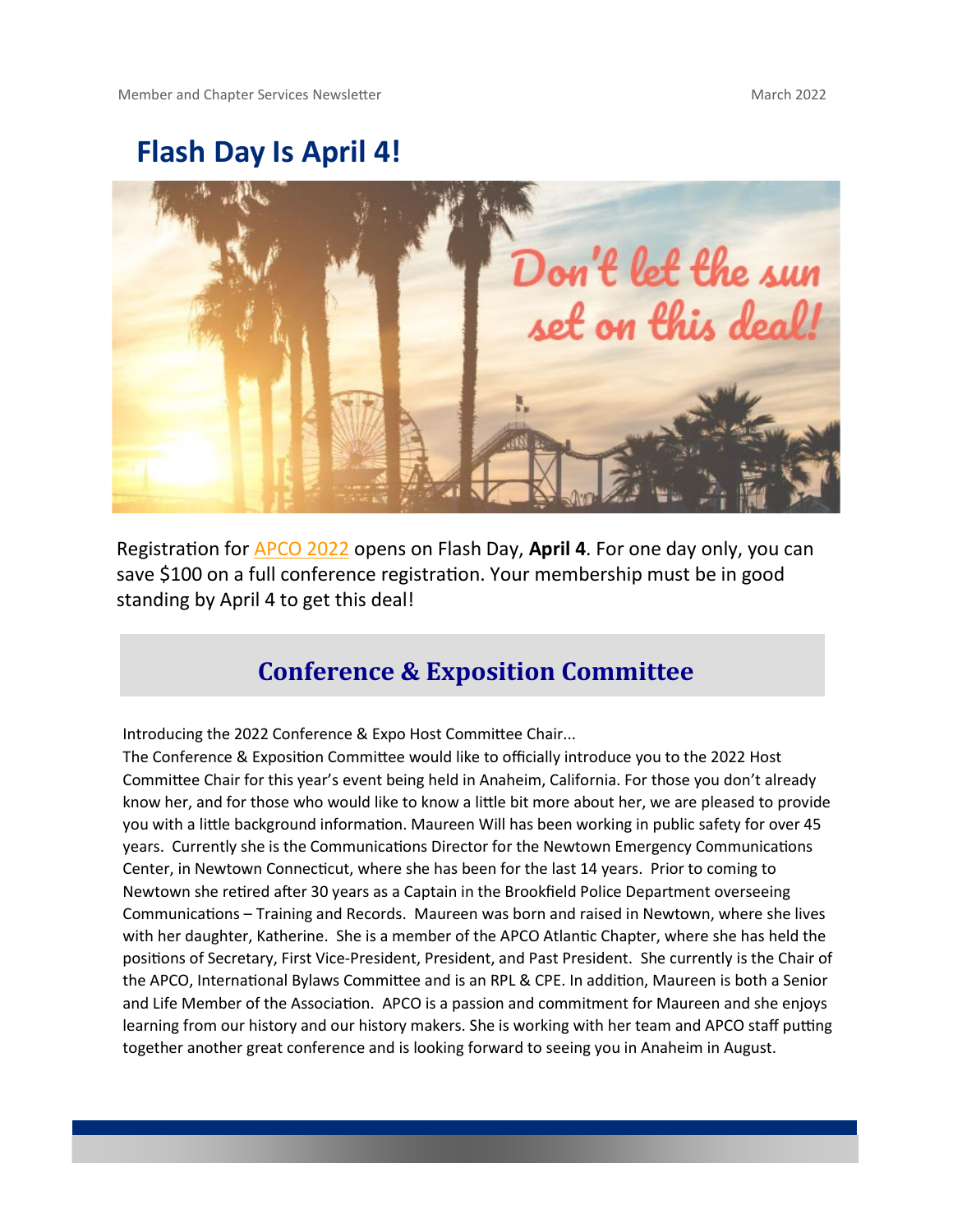# **Bylaws Committee**

The Bylaws Committee has started 2022 off with the completion of one Chapter's documents and the beginnings of the review of another. Along with those responsibilities, the Committee has reviewed and approved an amendment to the Policy Manual as it pertains to reimbursement of expenses (Executive Committee Conference Travel – Section 9.2). This was a modification to the language that in lieu of a spouse, they may propose to bring a guest, which is subject to the majority approval of the Executive Committee of the Board, and now brings the language up to current standards.

As we continue to review Chapter documents, we also are working on a new template for your Policy Manuals along with continual review of our current governing documents for possible recommendations on wording changes to reflect current practices. The Bylaws Committee reviews help to ensure that our documents, both Chapter and Association, reflect current practices within the Association.

We encourage all Chapters to take time to review their governing documents or to submit them to the committee for review. Remember also, Committee sign-up has begun and runs to April  $1<sup>st</sup>$ , so why not consider joining us – you will come away with a new appreciation for our governing documents! Inquires can be sent to either myself or our Vice-Chair Daniel Dunlap ([Maureen.wil@newtown](mailto:Maureen.wil@newtown-ct.gov)-ct.gov or [ddunlap@augustaga.gov](mailto:ddunlap@augustaga.gov) )

Submitted by: Maureen A Will, CPE, Bylaws Chair

# **Young Professionals Committee**

Do you know someone who excels in your communications center. Nominate a Young Professional in your communications center to be interviewed by the Young Professionals Committee and be highlighted in the weekly APCO Enews.

[https://www.apcointl.org/community/committees/young](https://gcc02.safelinks.protection.outlook.com/?url=https%3A%2F%2Fwww.apcointl.org%2Fcommunity%2Fcommittees%2Fyoung-professionals-spotlight%2F&data=04%7C01%7Cmarysuer%40valleycom.org%7C3bd933f320e045e399d208d9f0a1276e%7C49de97d60ba448d9b3a6fbc796bc1cff%7C1%7C)-professionals-spotlight/

#### **Health & Wellness Committee**

A solid power pose is a great confidence booster when you are dreading walking in the door. Try this before you leave home, at the door or even in the parking lot before you walk into work!

Let's try the Wonder Woman/Superman pose: Stand with your feet apart, your hands on your hips, and your chin tilted upward. Take in a deep breath for a 5 count. Exhale for 8 counts. Do this 10 times. Think about how you will conquer the day, then make it happen!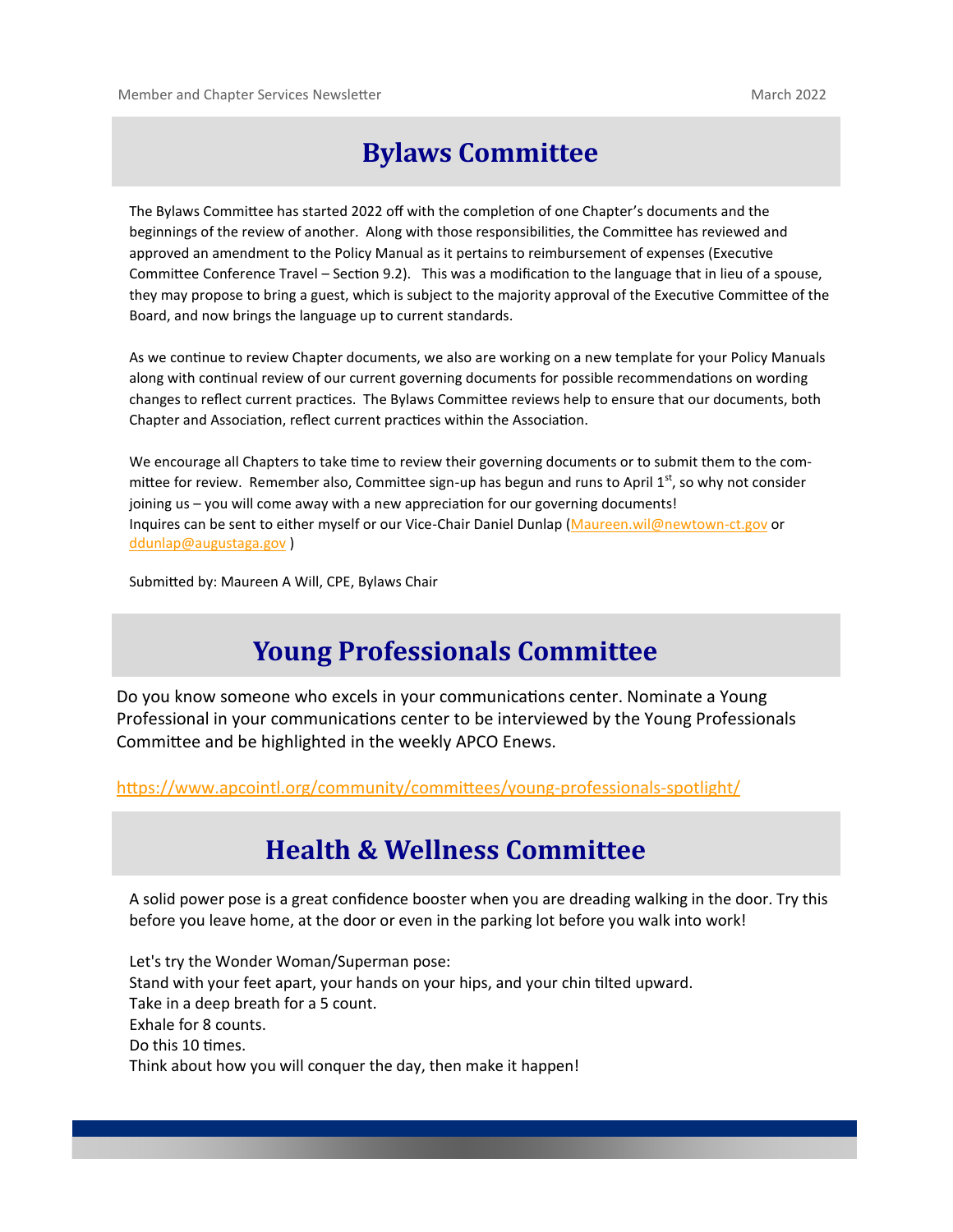# **Cyber Security Committee**

Do you lose sleep thinking about a cyber or ransomware attack on your PSAP? Do you have an interest in Cybersecurity? Do you want to learn more about Cybersecurity? Do you want to help better protect your PSAP for a cyberattack? Do you want to help others protect theirs? If you answered yes to any of these questions, the APCO Cybersecurity Committee could use your help.

While you might think that the committee is only looking for cybersecurity experts…you would be wrong. The committee is comprised of both technical and operational members. Some have no background in Cybersecurity or Information Technology. To be successful, we need both technical and operational members. We need PSAP practitioners who are in the trenches every day. Without practitioner participation, we have no way of knowing how we, as a committee, can better serve our members. We also need technical staff. The Cybersecurity Committee is a great way to involve your IT staff in APCO. Especially if your PSAP relies on external or centralized technical support…We meet once a month as a committee and working groups meet as required to accomplish their assigned tasks.

Please consider joining us on our important mission.

## **MCSC Webinar**

MCSC Quarterly Webinar: Everything TERT Tuesday, March 29<sup>th</sup>, 2022 @1pm <https://attendee.gotowebinar.com/register/2140870506378588939>

TERT? What's that?? Don't know, want to know, need to know? If your state experiences hurricanes, tornados, blizzards, or any other natural or manmade disasters, and you want to know how you might staff your ECC during these events – then this is the webinar for you! Join the APCO Member & Chapter Services Committee on March 29, 2022 at 1pm EST to discuss TERT and how you can get involved! You will learn the history of TERT, what TERT is, and hear from representatives from the National Joint TERT Initiative, Colorado, Washington and North Carolina about what they are doing that makes their programs so successful.

#### **Silent Key**

**Larissa Michelle (Johnson) George Georgia Chapter**

For more information, her Silent Key can be found here: https://psc.apcointl.org/2022/01/21/silent-keylarissa-michelle-johnson-george/

#### **Joseph Cory Thompson North Carolina Chapter**

For more information, his Silent Key can be found here: https://psc.apcointl.org/2022/02/03/silentkey-joseph-cory-thompson/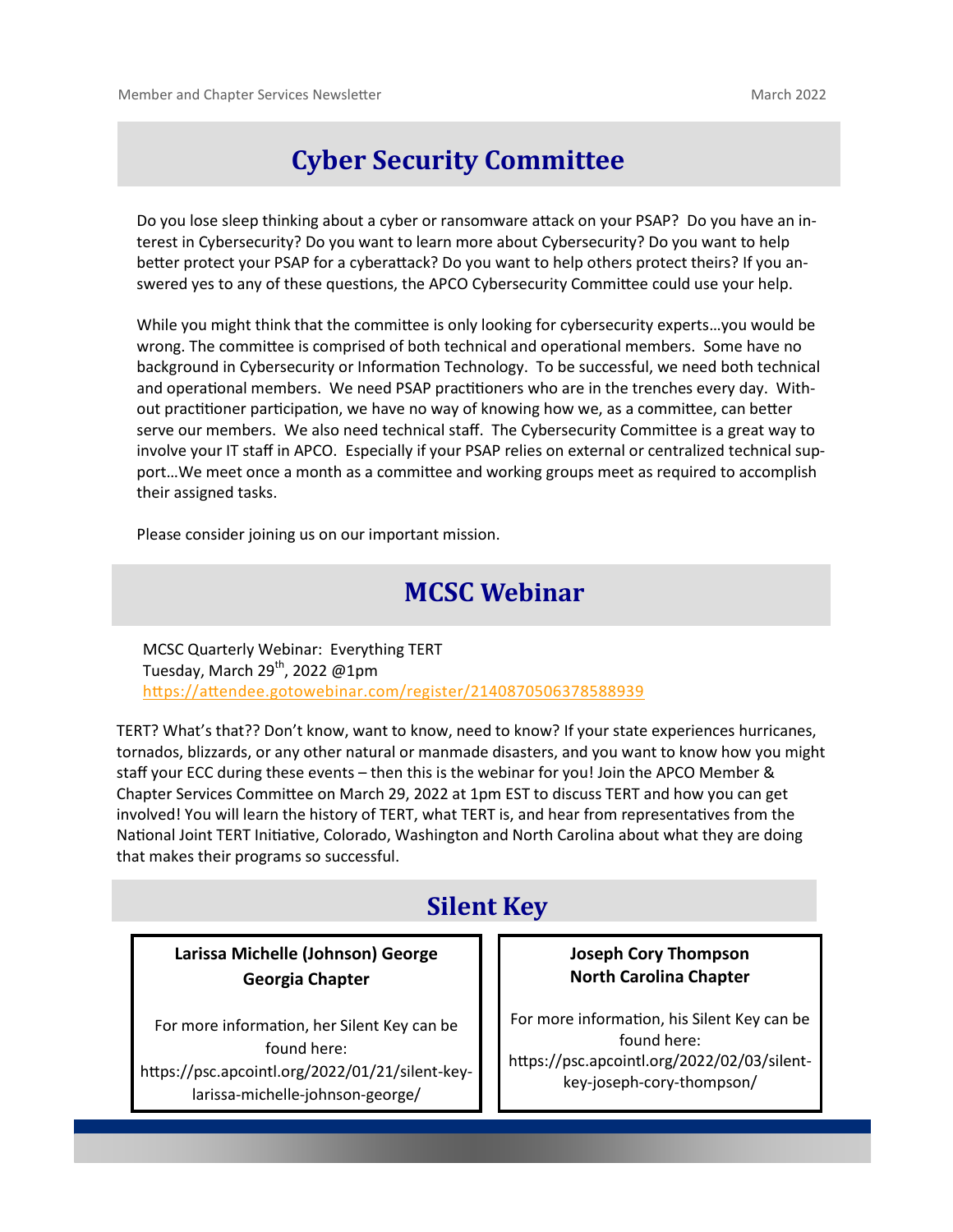### **Commercial Corner**

#### **Relationships**

Relationships - one of the cornerstones of public safety; something on which everything else can hinge, both the public side and the private side.

As a relatively newer commercial member, but long time APCO member, I am still figuring out how to fly with my commercial wings. I come from the "public" side of public safety and have worked in most of the areas related to 911 on that side (operations, technical, legislative, etc.) Two years in the private side of public safety and some days I still feel like I am figuring out the nuances of the private sector (much like I still sometimes felt on the public side after 20 years, if I am being honest).

If I could point to one thing that has helped me in the transition to the commercial partner side, it is relationships. Relationships with public safety professionals, public safety agencies, and relationships with a vast network of commercial partners.

I have had the privilege to work closely with the commercial partners for over a decade, serving on our conference committee and working with our commercial partners specifically on our annual exhibitor conference event. However, those relationships didn't happen because I held a specific role on the conference committee, and they didn't happen overnight. These relationships were fostered over years of communication at state conferences, chapter meetings, national and international conference events and seeking commercial partners out during events like the APCO International Conference Exhibit Hall year after year and having conversations.

 While I worked with many commercial partners, I also recognized that I could never be every partner's customer. I represented one entity, but even if I was not the customer of a specific commercial partner, it did not make the relationship any less important.

Transitioning into the commercial side was definitely made easier and more comfortable by having a network of trusted commercial friends that I could go to and ask questions of, seek advice, or just get industry information or resources from them.

Since my transition to the private side, I am honored to be able to serve as a Chapter Commercial Advisory Member (CCAM) for my local chapter, as well as serve on the Commercial Advisory Council (CAC). Much of what I already knew was reinforced; how great the commercial partners are, how much they dedicate themselves to public safety and the industry as a whole, and I have seen first-hand how much they want to truly come alongside our public safety agencies and be seen as a "partner", not just a solution "provider."

For those on the public side, don't be afraid to get to know the commercial partners. Interact with them at local, state, regional and national conferences, or training events. You don't have to be their customer to learn about their solution, get to know the local representatives, and thank them for their support of your conference, event, or training. Without our commercial partners, many of those opportunities would not be able to happen. You may find a solution that isn't the right fit for you right now, but you may know or hear of another agency that you can refer to them, because it is exactly what they are looking for or will fit their specific need.

Commercial partners, don't minimize the importance and value of building relationships with agencies and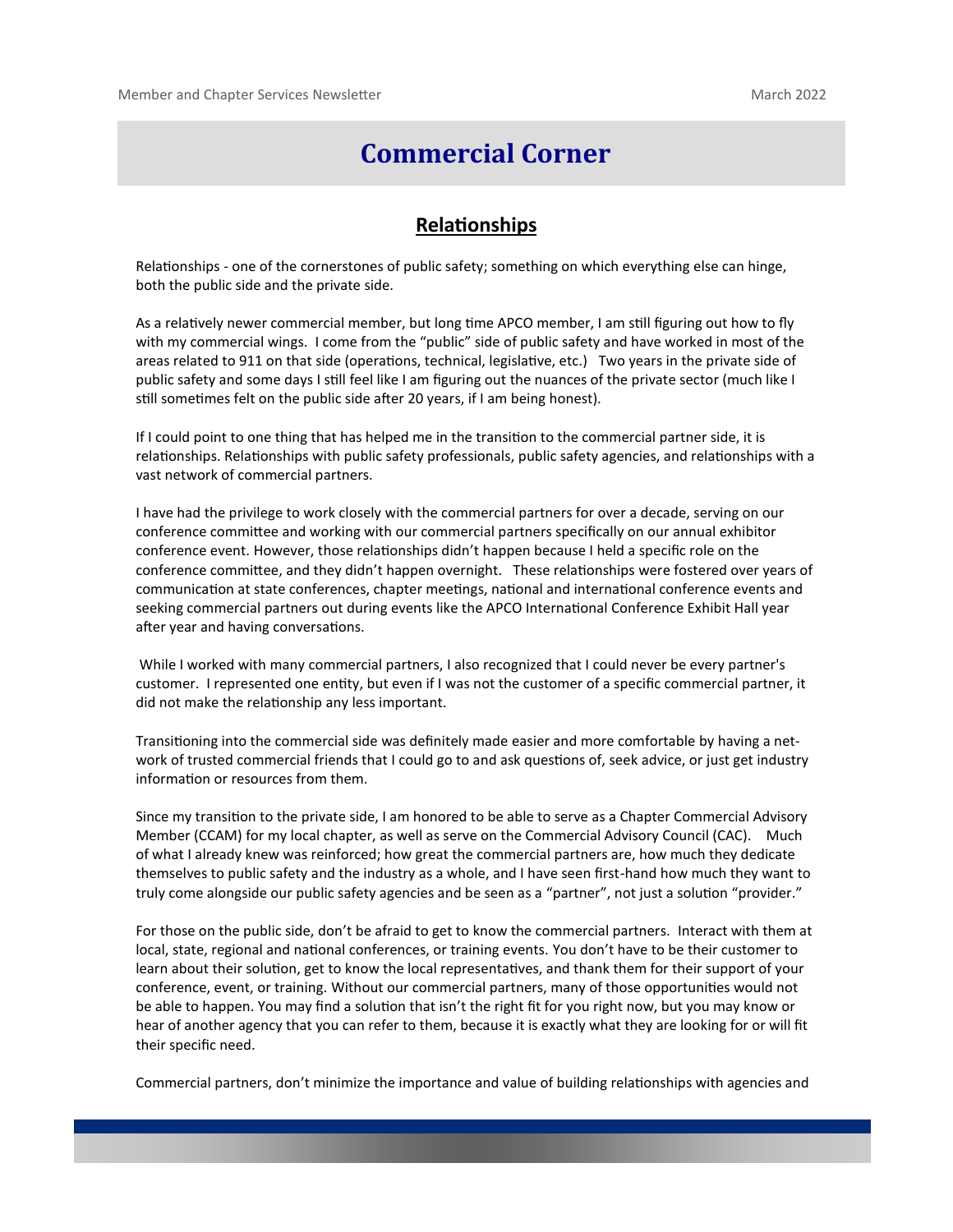#### **Commercial Corner (continued)**

individuals who are not your customer today or aren't looking for your solution right now or in the near future. They may just love your solution/offering and sing its praises to others, even if it isn't in their budget or doesn't fit their needs. They could become a great friend, or trusted industry professional. If you don't participate in APCO with a commercial membership, then you aren't a commercial member of your local chapter either. That means you are missing out on incredible networking opportunities and additional chances to build relationships with agencies and state or regional leaders in your area. The CAC and many local chapters work hard to bring value to that commercial membership, and furthering that value and partnership continues to be a focus for 2022 ; but that is for another article.

Relationships. Don't minimize them. Intentionally develop them on both the public and private side. This will serve you, your agency and/or your company well as you continue to serve the public safety ecosystem regardless of which side of the industry you are serving in.

Amy Marion RapidSOS



# **Historical Committee**

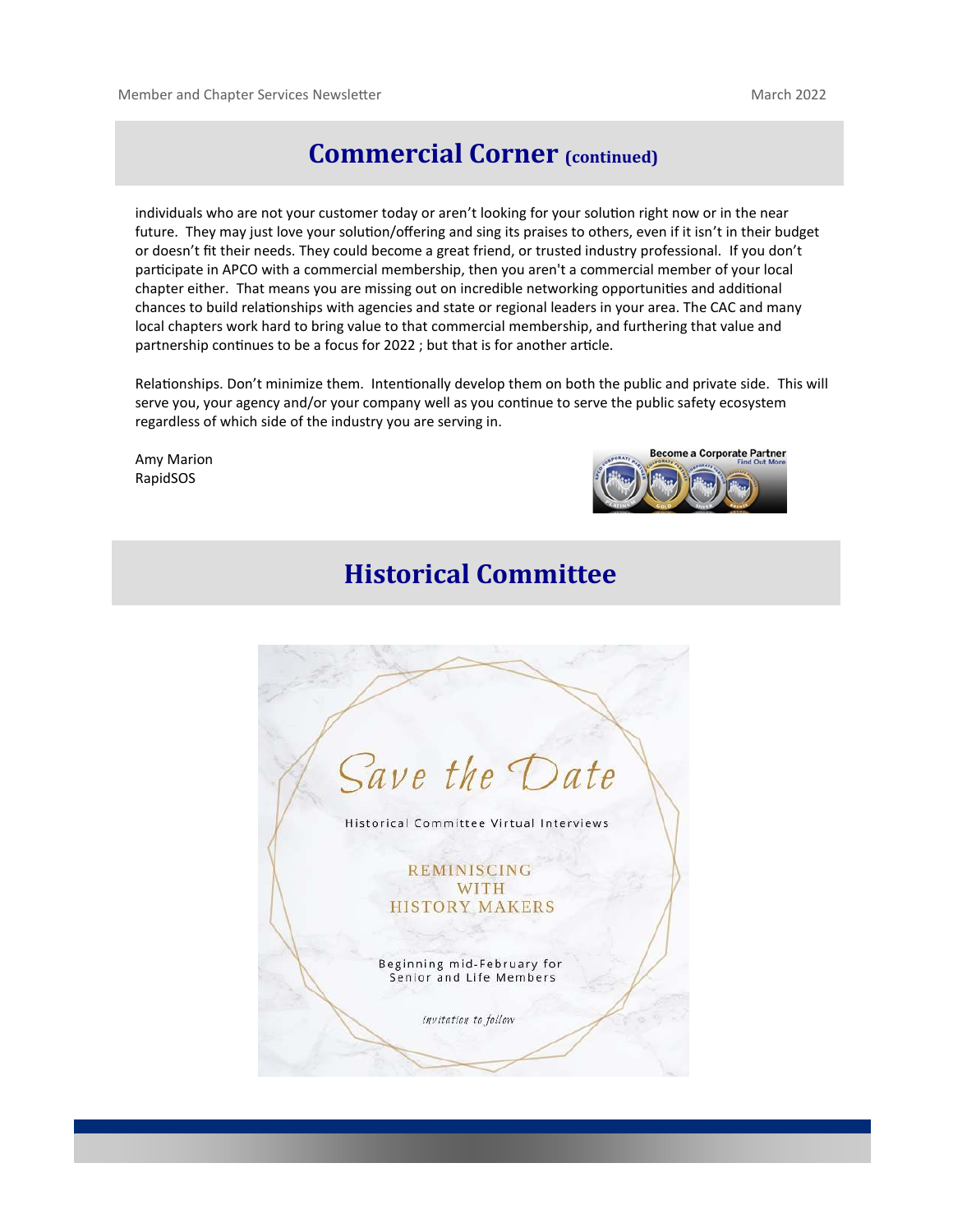#### **Teammates In Action**

Northwest Regional Emergency Communication Center  $2^{nd}$  Shift Team members, Dublin, Ohio: Jessica Posey; Angie Flesher; Judith Hummer; David Mason; Kate Cutrer; Megan Warren are recognized as APCO Teammates in Action for their coordinated efforts in locating and assisting a female having a diabetic emergency.

The NRECC received a report of a female who was missing and experiencing an altered mental status due to a medical condition. Her husband reported she was confused and unable to provide a location. Attempts made by the center to locate her phone resulted in a radius of 4,000 meters, making it nearly impossible to pin down her location. The center's emergency telecommunications staff worked together to direct various agencies to possible locations with a vested interest and determination to see a positive outcome. Phone contact was made with the patient, but she could only provide vague responses. Communication technicians kept the woman on the phone for nearly an hour until Ohio State Police troopers found her. The patient was transported to an area hospital and made a full recovery. The efforts of the  $2^{nd}$  Shift staff went above and beyond and their tenacity as a whole is ultimately the reason the patient was found and is alive.

APCO ProCHRT Committee Teammates in Action recipient:

Jaclynn Grieme is a Dispatcher with Henry County 911 in Missouri. On January 12<sup>th</sup>, 2022, Jaclynn received a report of a missing 12 year-old female who was reported to have left town willingly with several males. There was very limited information regarding the subjects, vehicle, or destination. Dispatch was unable to obtain an accurate location for the 12-year old's cell phone after hours of attempting to ping the phone. Using a triangulation application with the multiple locations received, Jaclynn was able to locate the phone nearly 80 miles away and notified LE in that jurisdiction. Dispatcher Grieme with less than one year under her belt as a dispatcher, demonstrated exemplary focus and determination to bring this child home safely. The juvenile was found safe and unharmed less than 24-hours after she went missing. For her dedication and quick thinking, Dispatcher Jaclynn Grieme is recognized as an APCO Teammate in Action.

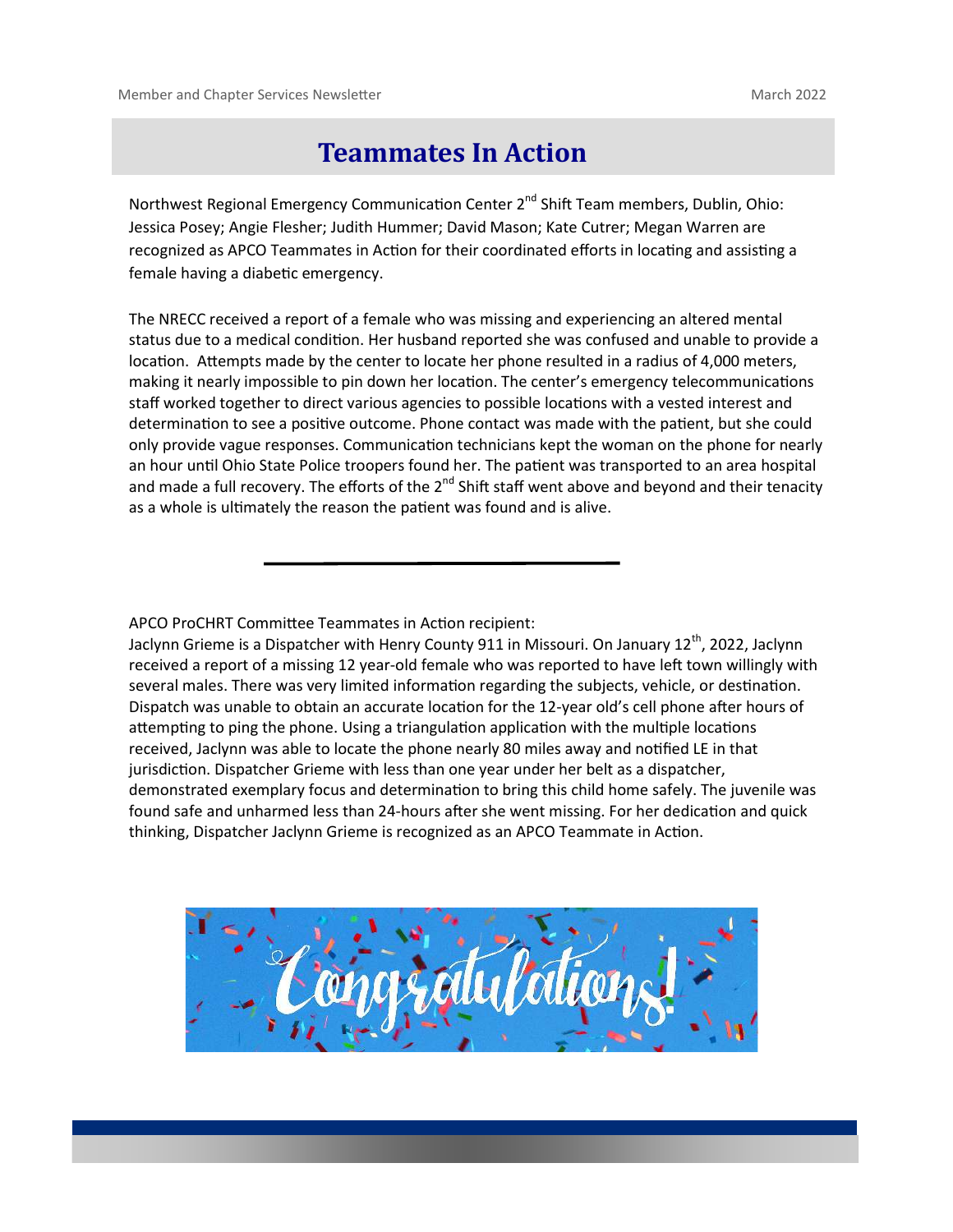#### **Pennsylvania Chapter Highlights**

Pennsylvania is home to nearly 13 million people, making it the fifth most populous state in the country. Across our more than 46,000 square miles, we are known for everything from housing the Liberty Bell, to having bad roads, to having some really great foods (cheesesteaks, Hershey's, Tastykake, pierogies, Herr's, Heinz, Primanti Brothers, and many others). At this time there are 61 PSAPs serving the 67 counties in Pennsylvania.

Founded in 1982, the Pennsylvania Chapter is celebrating our  $40<sup>th</sup>$  anniversary this year and we are proud to have one of our founding members, M. Jay Groce, still active on our Chapter Executive Committee. The Chapter is governed by a twelve-member board. Elected board members include Immediate Past President, President, President-Elect, Vice President, Treasurer, Secretary, four (4) Board Members at Large, Executive Council Representative, and Chapter Commercial Advisory Member. The board meets a minimum of once per month via conference call, and as needed for special occasion. We are in the process of establishing quarterly meetings for general membership. The PA Chapter of APCO hosts a spring conference every year at the Eden Resort in Lancaster. Programming for this event consists of one full-day, certificate earning course, with multiple 50-minute sessions during the remaining time. Attendees have the option of participating in sessions from the telecommunicator track, management track, technical track, or a combination of the three. During our vendor reception, we present awards to honor a Telecommunicator of the Year, Communications Center Manager or Director of the Year, Supervisor of the Year, Radio Frequency (RF) Technologist of the Year, Information Technologist of the Year, Trainer of the Year, and Team of the Year.

One of our primary goals this year is to increase membership to the Chapter. We are discussing more regional training for members and access to various services, from posting employment opportunities to having their agency spotlighted on our Facebook page. Additionally, we are focused on ways to attract nontraditional PSAPs involvement. Over the years, there has been a significant increase of dispatch centers integrated into airports, malls, hospitals, universities, etc. We feel it is our responsibility to reach out to these entities to ensure they are aware of APCO and the benefits of getting involved.

Recently, the Chapter formed a committee for Compassionate Care. This project has been in development for quite some time and we are excited to see it come to fruition. At the 2022 conference, the Board intends to announce the committee, host a session for all interested parties, and nominate delegates throughout the state to assist in times of need.

At this time, the Chapter hosts a website and Facebook Page. While we have not been as active online as we hope to soon be, we are eager to use social media to extend our connections. Please visit us at paapco.org & facebook.com/PAAPCO.

Submitted by: **Daryl George** Manager, Emergency Communications Department of Public Safety Lehigh Valley Health Network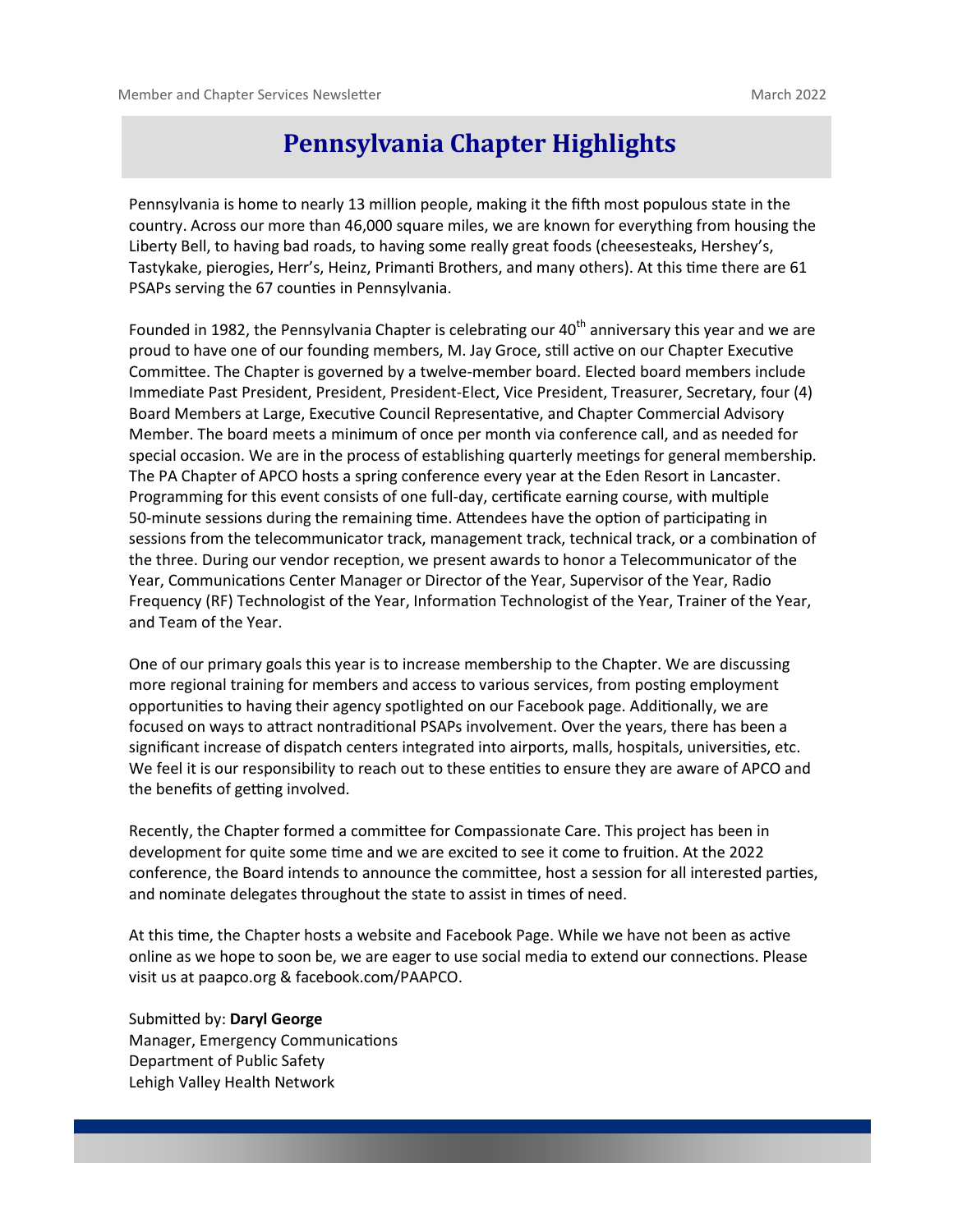#### **MCSC Monthly Survey Results**

In February's Member & Chapter Services Committee survey, we focused on National Public Safety Telecommunicators Week. We received 77 responses from 26 Chapters. The Chapters that responded were:

| Arizona  | Minnesota    | South Carolina |
|----------|--------------|----------------|
| Atlantic | Missouri     | Tennessee      |
| Colorado | Montana      | Texas          |
| Florida  | Nebraska     | Utah           |
| Georgia  | Nevada       | Virginia       |
| Idaho    | Ohio         | Washington     |
| Illinois | Oklahoma     | Wisconsin      |
| Iowa     | Oregon       | Wyoming        |
| Kansas   | Pennsylvania |                |

We asked you, "What types of funding sources do you utilize to pay for NPSTW?" All respondents answered, with a majority of respondents providing more than one answer. 50 answered that they used personal funds, 40 responded that they have a budgeted line item, 13 collect funds from member agencies, 17 respondents reported that they collect local donations, 4 answered that they seek sponsorships, and 12 answered "other" which included: t-shirt sales, grants, the state Chapter, and donations from other departments, associations, and auxiliaries.

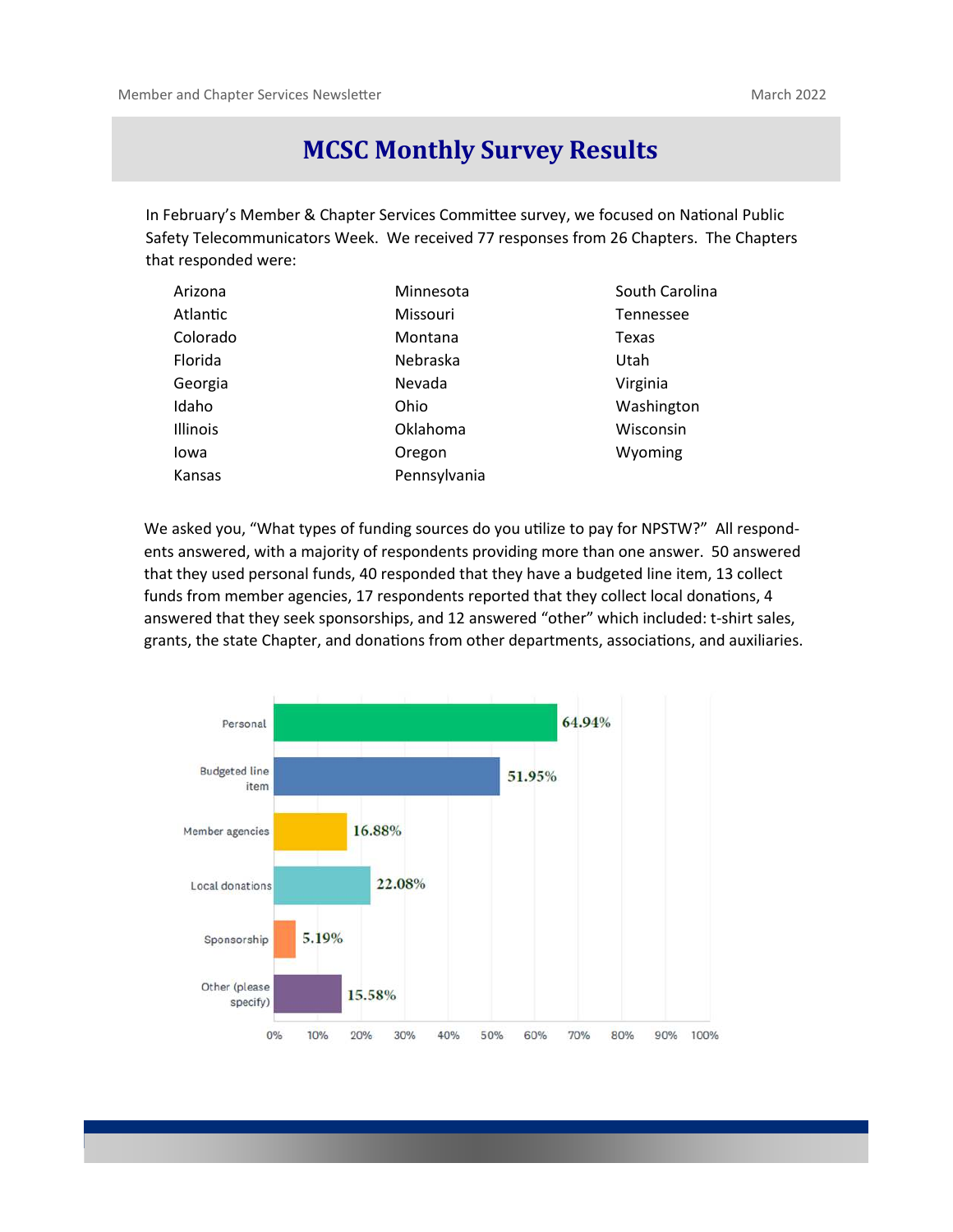#### **MCSC Monthly Survey Results (continued)**

In question #2, we asked, "Do you celebrate with theme days? If so, what have been some of the staff's favorite days in which to participate?" We received 75 responses, with 25 saying they didn't participate in theme days. Theme days and theme weeks were common, with examples including: *beach, camo, carnival, collegiate, concert t-shirt, crazy hats, crazy socks, decades-themed, Disney, dress down, farmer, formal/prom, Friends, law enforcement/public safety, Mardi Gras, Monopoly, movie characters, murder mystery, pajamas, pirates, red carpet, royalty, sports-themed, superheroes, tacky, tie-dye, tourist, tropical/Hawaiian, twin/matching, western, and Wizard of Oz*

Question #3 asked, "How do you encourage recognition by your member agencies?" We received 73 answers, including:

- Communication is key send emails, discuss in staff meetings, and post to social media or internal channels well before the event
- Host open house events to draw public interest
- Coordinate for donations and include local public safety agencies and associations
- Reach out to local elected officials and the media for recognition throughout the week
- Call on your friends, relatives, and significant others in the agencies for their support
- Send blank cards for staff at their agencies to sign
- Involve your chaplain, volunteer programs, teen programs, etc.
- Utilize focus committees or awards committees to spread the word
- Include the departments with invitations to awards banquets
- Advocate, advocate, advocate!

In question #4 we asked, "Do you usually provide a gift(s) during the week?" All 77 respondents answered, with 68 saying "Yes" and 9 saying "No".

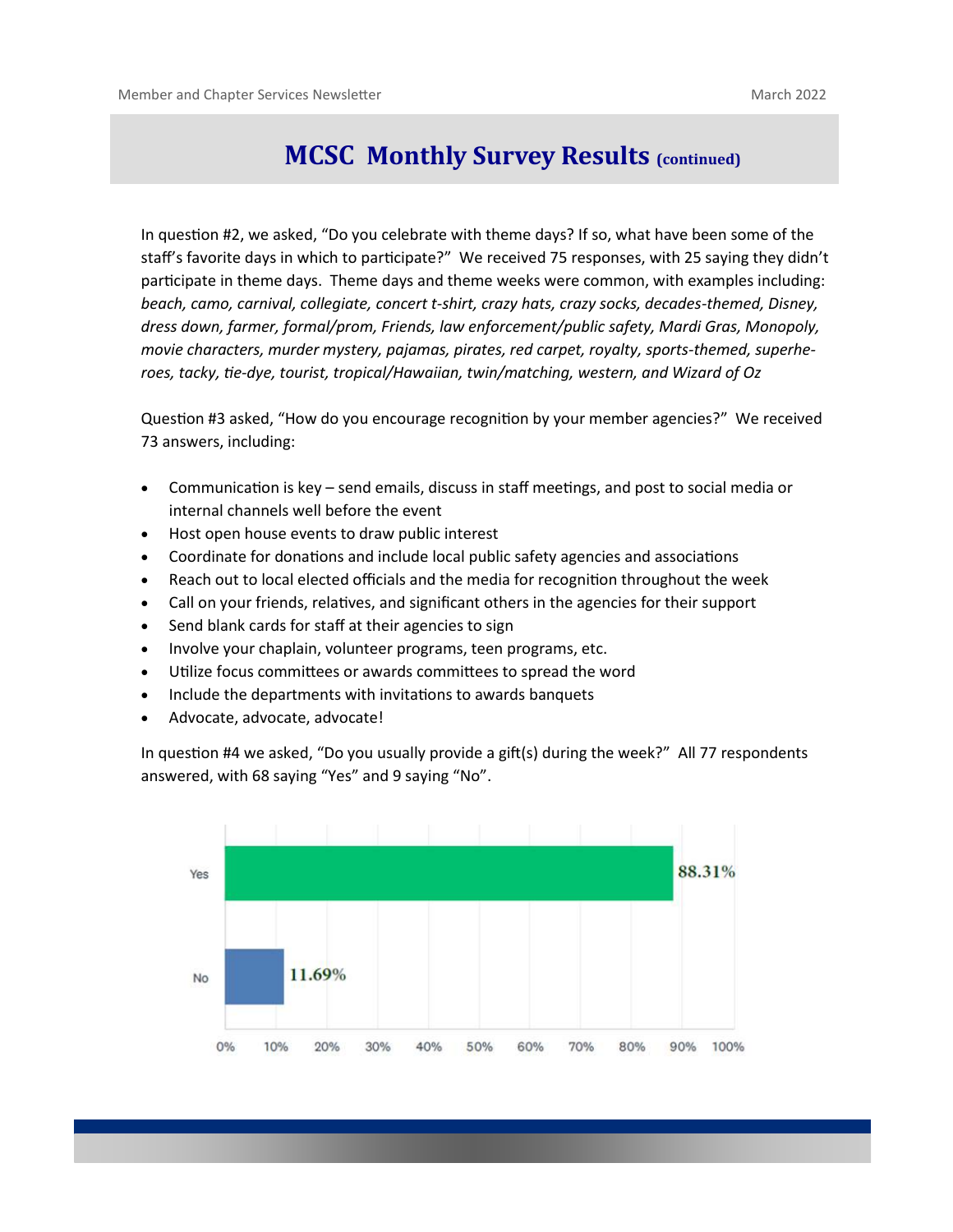## **MCSC Monthly Survey Results (continued)**

Question #5 asked, "Which gifts have been a big hit with staff?" We received 75 answers, summarized below:

*agency branded items, backpacks, beach towels, beanies, blankets, car wash tokens, catered meals, challenge coins, electronics chargers, food (any kind!), gift cards, gym bags, headset bags, hoodies, lottery tickets, lunch boxes, mugs, personalized items, shadow boxes, spill proof cups, sweatshirts, tablets, televisions, totes, travel vouchers, t-shirts, tumblers, and umbrellas*

In question #6 we asked, "Is there anything else you'd like to share about how you celebrate NPSTW?" Of the 58 who answered, 18 didn't have anything else to add. The remaining answers included the following:

- Various food deliveries, catered meals, and desserts are popular, along with personalize gift bags
- Request proclamations from City Councils, County Commissioners Courts, or Governor's Offices and share with other departments and the media
- Have games for prizes: bingo, punch boards, and raffles,
- Social media posts from the department or city pages
- Adopt departments from other states by sending gift baskets with items from your agency or state
- Grant three wishes (within reason!)
- Hold an open house for the public to come and tour the facility
- Hold a banquet or award ceremony
- Have officers and/or firefighters decorate dispatch
- Invite telecommunicators and their families to shift appreciation meals
- Have "Pub" food each day: taco, baked potato, nacho, hotdog, sundae, popcorn, and candy
- Recognize up the chain, not just down the chain
- Pay it forward to agencies that don't celebrate
- Give out booklets with notes of appreciation from coworkers or "coworker kudos cards"
- Themes for the week with events, food, etc. built around it are well received
- Put together a video montage of people from the community, other departments, supervisors, etc. saying "thank you"
- Post baby pictures on a bulletin board and guess who is in each picture
- Write articles for the local paper or have the local media run a personal interest story
- Have the city display a large banner in a high traffic area of town
- Enroll staff in a virtual 6-week wellness course for first responders that provides training on navigating adversity, recognizing, and investing in the organization's greatest asset – them!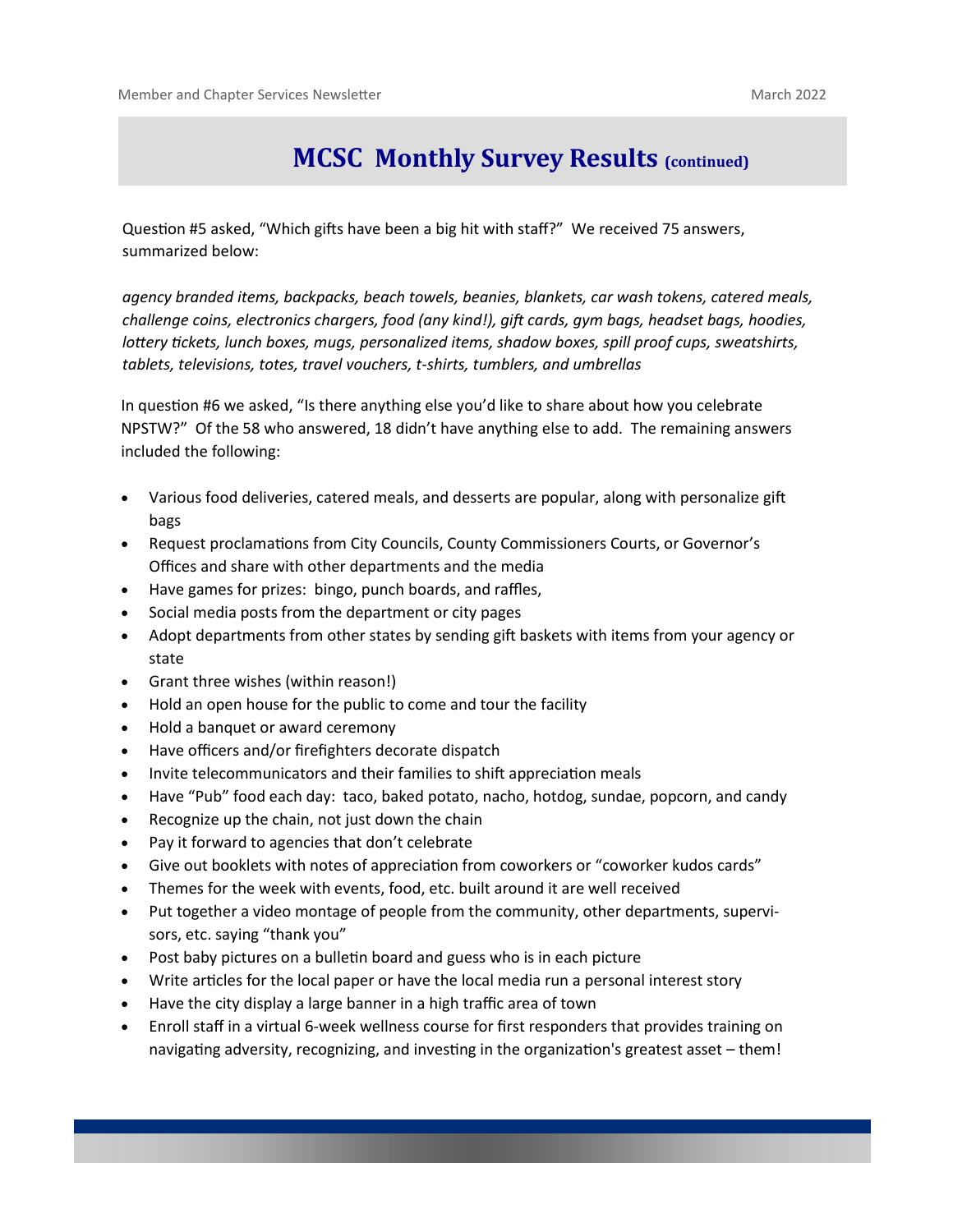# **MCSC Monthly Survey Results (continued)**

- Allow the telecommunicators to participate in the planning, if possible
- Whether your agency is big or small, or whether you have a budget or not, finding a way to say thank you goes a long way

Thank you to those who responded to this survey. We appreciate your time and the detail you provided, as this will help the Member & Chapter Services Committee to better assist you and your Chapters.

# **CELEBRATE** NATIONAL PUBLIC SAFETY TELECOMMUNICATORS WEEK

# APRIL 10TH—16TH

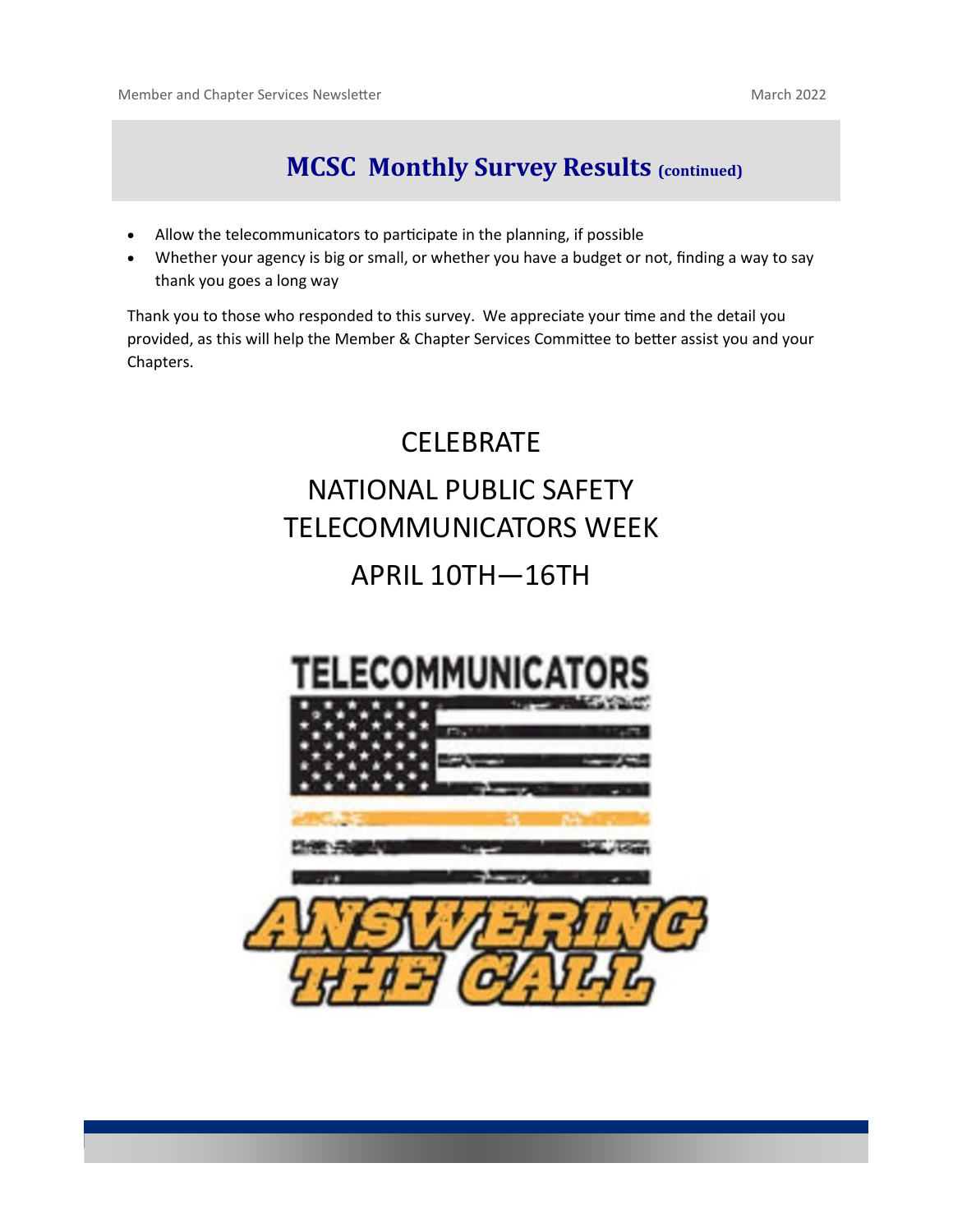# **Upcoming Conferences**



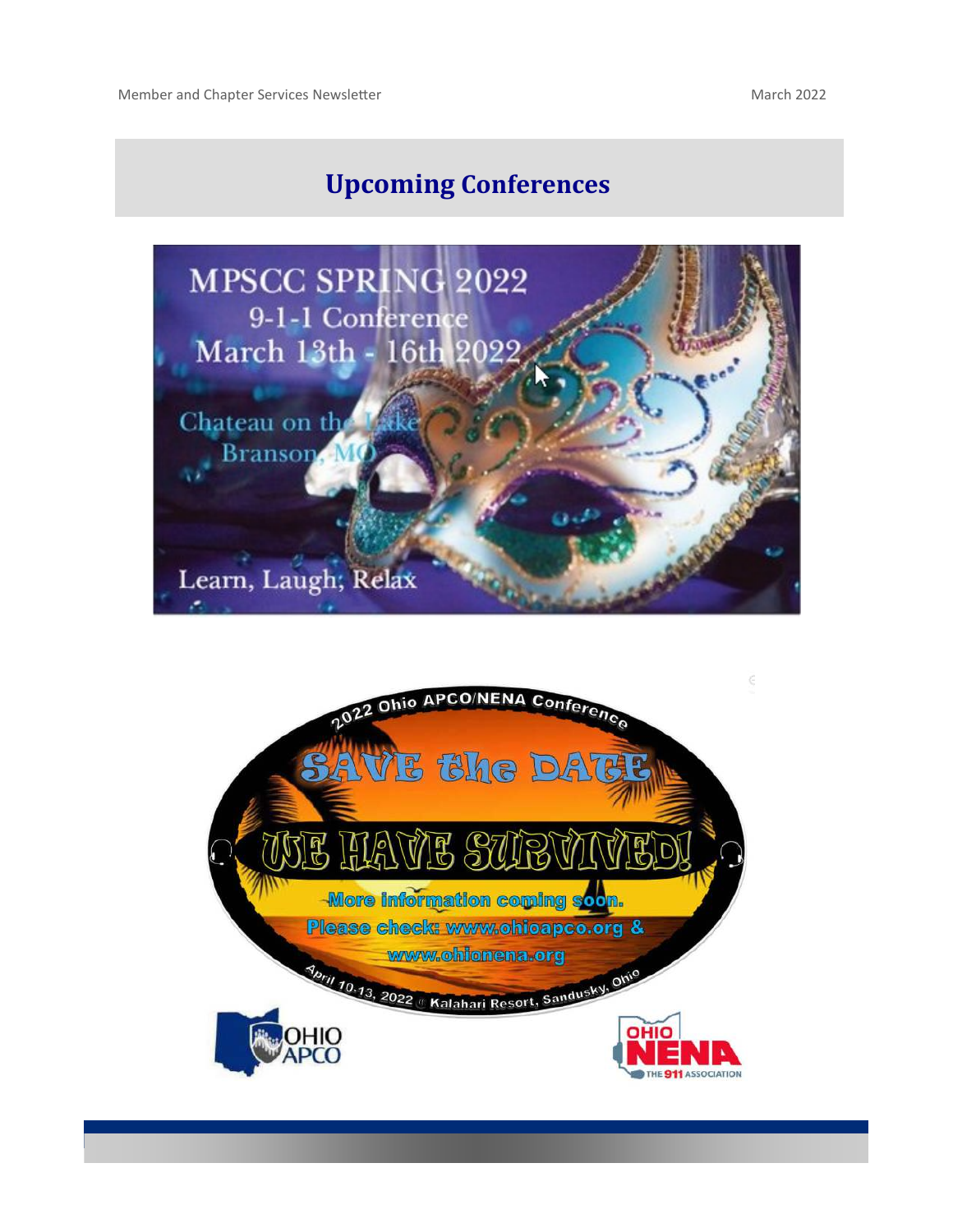# **Upcoming Conferences (continued)**





2022 **Annual State** 

**LORIDA** 

**Conference & Exposition** 

Hilton Bayfront Hotel St Petersburg, Florida May 2 - 6, 2022



We are so excited to be having a face-to-face conference this year and we can't wait to see you! It will be an exciting time to gather, educate and have some fun in beautiful St. Petersburg, Florida.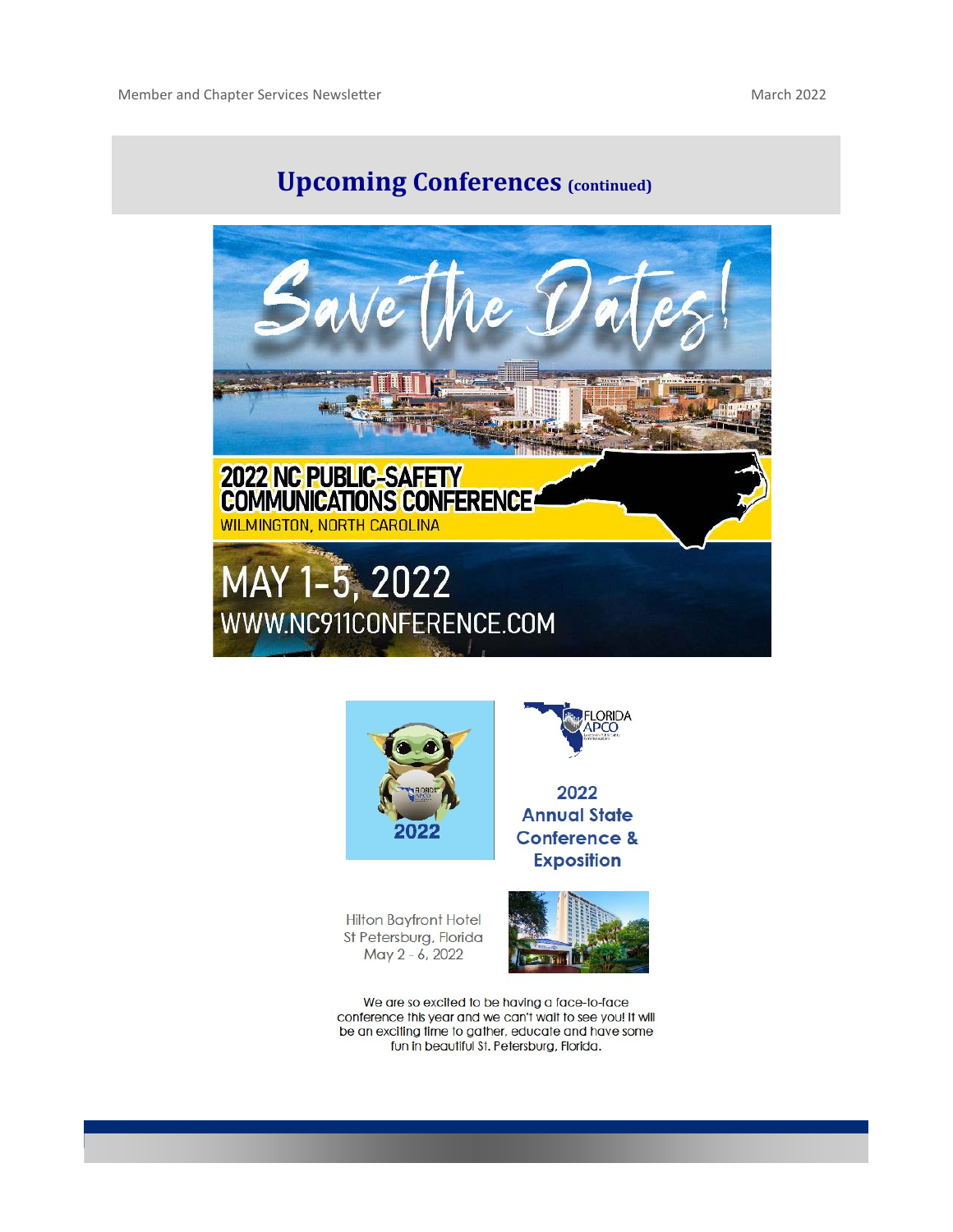#### CHAPTER MEMBER SERVICES COMMITTEE MEMBERS

| <b>NAME</b>                   | <b>CHAPTER ASSIGNMENT</b>    | <b>EMAIL ADDRESS</b>              |
|-------------------------------|------------------------------|-----------------------------------|
| LaToya Marz, RPL              | Chair, Wyoming               | Imarz@tri-com911.org              |
| Rebekah Burkhardt, RPL        | Vice-Chair/Committee Contact | rburkhardt@prinevillepd.org       |
| Adriana Spirescu              | CPRA, No. California         | ASpirescu@ocsd.org                |
| Catherine M. Raley, RPL       | Colorado                     | craley@arapahoegov.com            |
| Celeste Anne Baldino          | Virginia                     | cbaldino@albemarle.org            |
| Charles E. Venske             | Minnesota                    | charles.venske@outlook.com        |
| <b>Christine Moore</b>        | Missouri                     | christine.moore@greensboro-nc.gov |
| Darius Tremayne Brown         | Louisiana                    | Darius.Brown@opcdla.gov           |
| Elizabeth M. Phillips         | Nebraska                     | lphillips@ku.edu                  |
| Felicia Taylor                | Florida, South Dakota        | ftaylor@cityofpuntagordafl.com    |
| Gregory D. Putnam             | Atlantic                     | gregputnam@derrynh.org            |
| <b>Heather Barnes</b>         | Texas                        | heather.barnes@csec.texas.gov     |
| <b>Herman Andrew Weiss</b>    | Nevada, Utah                 | herman.weiss@chowan.nc.gov        |
| Jared William Pelham          | Tennessee                    | pelham_j@hc911.org                |
| Jason Matthew Jeffares        | Iowa, Pennsylvania           | jmattj911@gmail.com               |
| Jeryl Lynn Anderson, RPL, CPE | North Carolina               | janderson@orangecountync.gov      |
| Jonathan L. Jones             | Georgia                      | Jonathan.Jones@gema.ga.gov        |
| Josh Benfield                 | Alaska, Pacific              | jbenfield@caswellnc.us            |
| Joshua Michaelis              | Mississippi                  | jmichaelis@ricecounty911.com      |
| Kristy Larkin                 | Caribbean, Saudi Arabia      | Kristylarkin@ongov.net            |
| Laramie J. Scott              | Kentucky, Arkansas           | ljscott224@gmail.com              |
| Lashundresia Curtis           | Idaho, Oregon                | lashundresia.curtis@tccd.edu      |
| L. Dennette Lilly             | Michigan                     | lillyld@wfu.edu                   |
| Mary Sue Robey, RPL           | Newsletter Editor            | marysuer@valleycom.org            |
| Michael A. Newsome            | Montana                      | Mchael.Newsome@fultoncountyga.gov |
| Michael Davis, RPL            | Illinois                     | miked5627@gmail.com               |